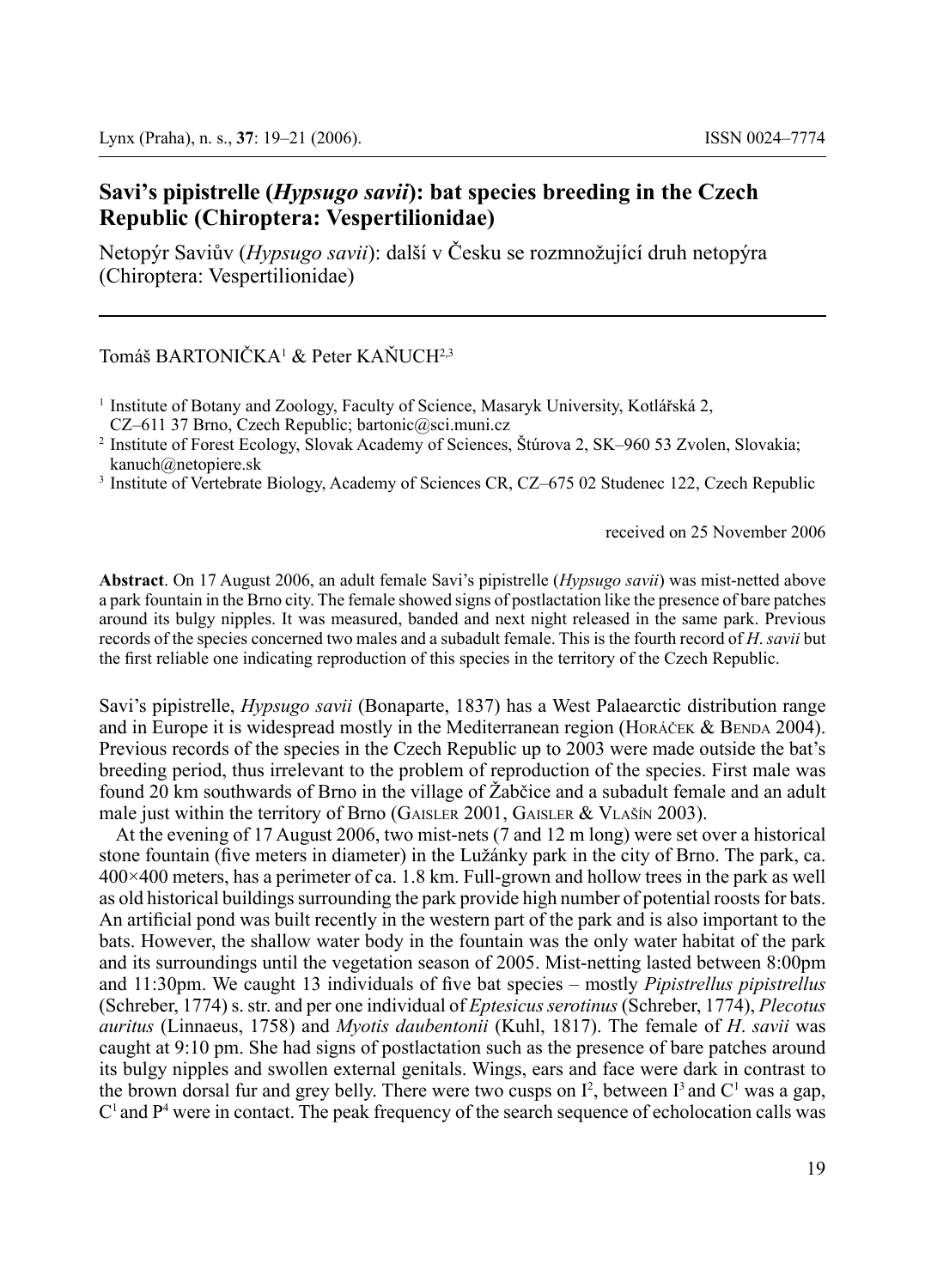between 33.0–35.5 kHz. External measurements: body 47.8 mm, tail 32.8 mm (free tip of the tail was 3 mm long), forearm 35.1 mm, hind foot 6.7 mm, ear 10.2, tragus 4.3 mm, the fifth finger 42.6 mm, the third finger 57 mm, body mass 6.8 g. A sample of wing membrane was preserved in 96% ethanol for later DNA analysis. A photograph was made using a digital camera (Fig. 1). The bat was marked with the band N. Museum Praha No X16019, kept in captivity and next night released within the same park. It flew away without any obvious difficulties.

In addition to the two published records (GAISLER 2001, GAISLER & VLAŠÍN 2003), an adult male was found in March 2006 within the city of Brno (leg. P. Koutný). It was seriously injured, with its left forearm broken. The bat was deposited in the collections of the Institute of Botany and Zoology, Faculty of Science, Masaryk University. Fast train of records of *H*. *savii* during the last five years shows spreading of the species towards the north. During the last two years several individuals of *H*. *savii*, in winter as well as in summer, were found also in Slovakia (Le-HOTSKÁ  $&$  LEHOTSKÝ 2006, LEHOTSKÁ 2006, CEĽUCH  $&$  ŠEVČÍK 2006). It can be assumed that the species is an active immigrant to the Czech Republic and Slovakia. The records from Slovakia are located more to the south that these from Brno. At present, Brno and its environs seems to be the northernmost point of the species' regular occurrence (GAISLER & VLASIN 2003) and the potential reproduction. Two individuals found in northern Germany and another from England were probably transported passively (OHLENDORF et al. 2000, GAISLER 2001). Low spectral parameters and, in particular, low peak frequency of pipistrelle like echolocation calls recorded in Nitra and Brno (lower than in signals of *Pipistrellus nathusii*) suggest more often occurrence of *H. savii* in urban areas than expected (T. BARTONIČKA and M. CEĽUCH, unpublished). Bats can



Fig. 1. Postlactating female of Savi's pipistrelle (*Hypsugo savii*) mist-netted in the Brno city. Obr. 1. Postlaktační samice netopýra Saviova (*Hypsugo savii*) odchycená v Brně.